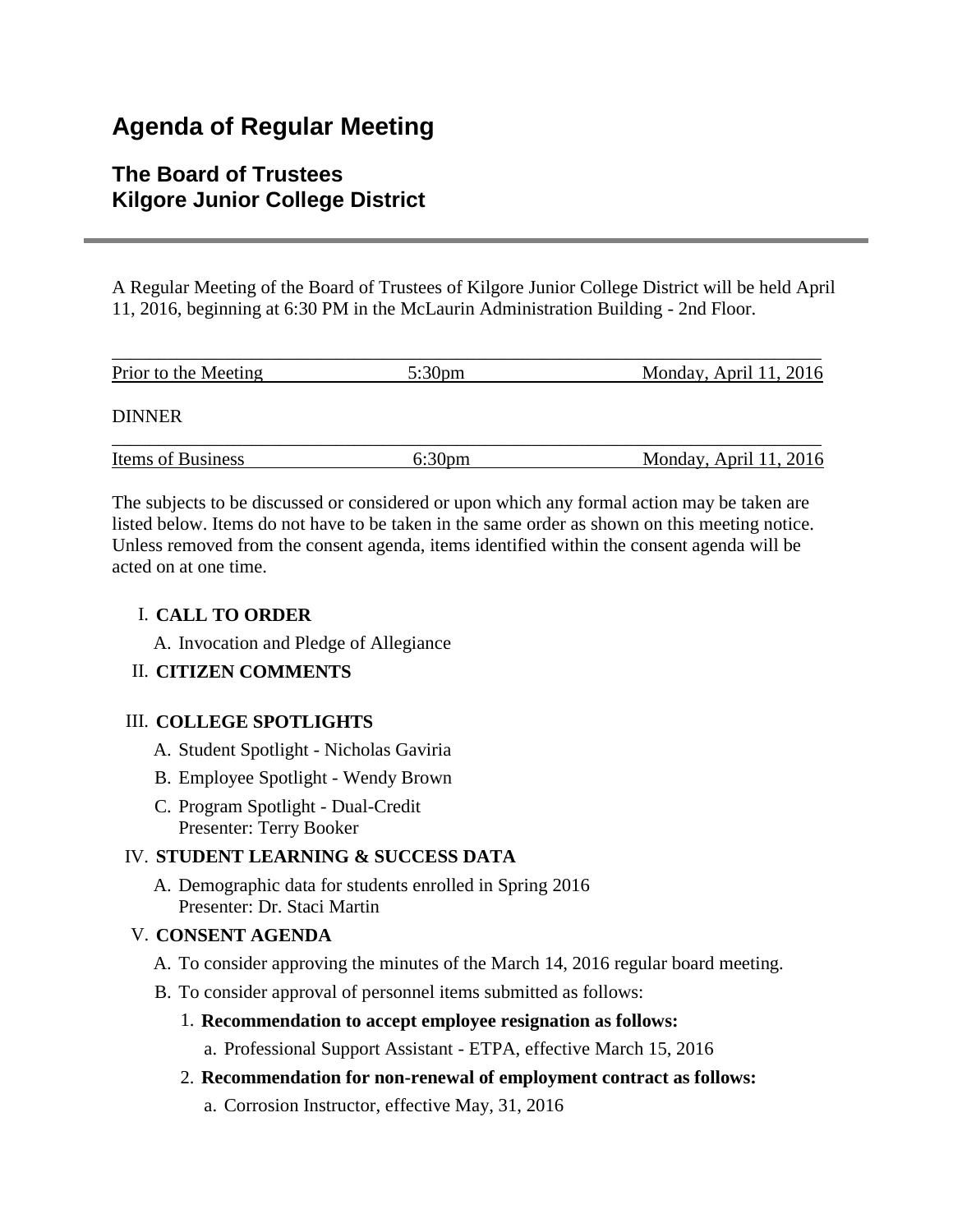- 3. **Recommendation for renewal of faculty contracts as follows:**
	- a. Head Men's Basketball Coach and Kinesiology Instructor, based upon the approved faculty salary schedule for the period of June 1, 2016 - May 31, 2017
	- b. Head Women's Basketball Coach and Kinesiology Instructor, based upon the approved faculty salary schedule for the period of June 1, 2016 - May 31, 2017
- 4. **Recommendation of employment as follows:**
	- a. Professional Support Assistant, East Texas Police Academy, effective April 5, 2016

## VI. **EXECUTIVE SESSION**

 Adjournment to executive session pursuant to Texas Government Code Sections 551.071 - 551.084, the Open Meetings Act, for the following purposes:

 "The Board has adjourned to executive session at \_\_\_\_\_\_\_\_\_\_p.m. on **April 11, 2016."**

PERSONNEL: (Government Code 551.074)

LEGAL: (Government Code 551.071)

For the purpose of a private consultation with the Board's attorney on legal issues and any or all subjects or matters authorized by law.

REAL ESTATE: (Government Code 551.072)

#### RECONVENING IN OPEN MEETING

"**The Board has reconvened in open session at \_\_\_\_\_\_\_\_\_p.m. on April 11, 2016."**

IF, DURING THE COURSE OF THE MEETING COVERED BY THIS NOTICE, THE BOARD SHOULD DETERMINE THAT A CLOSED OR EXECUTIVE MEETING OR SESSION OF THE BOARD SHOULD BE HELD OR IS REQUIRED IN RELATION TO ANY ITEM INCLUDED IN THIS NOTICE, THEN SUCH CLOSED OR EXECUTIVE MEETING OR SESSION AS AUTHORIZED BY SECTION 551.001 ET SEQ. OF THE TEXAS GOVERNMENT CODE (THE OPEN MEETINGS ACT) WILL BE HELD BY THE BOARD AT THAT DATE, HOUR AND PLACE GIVEN IN THIS NOTICE OR AS SOON AFTER THE COMMENCEMENT OF THE MEETING COVERED BY THIS NOTICE AS THE BOARD MAY CONVENIENTLY MEET IN SUCH CLOSED OR EXECUTIVE MEETING OR SESSION CONCERNING ANY AND